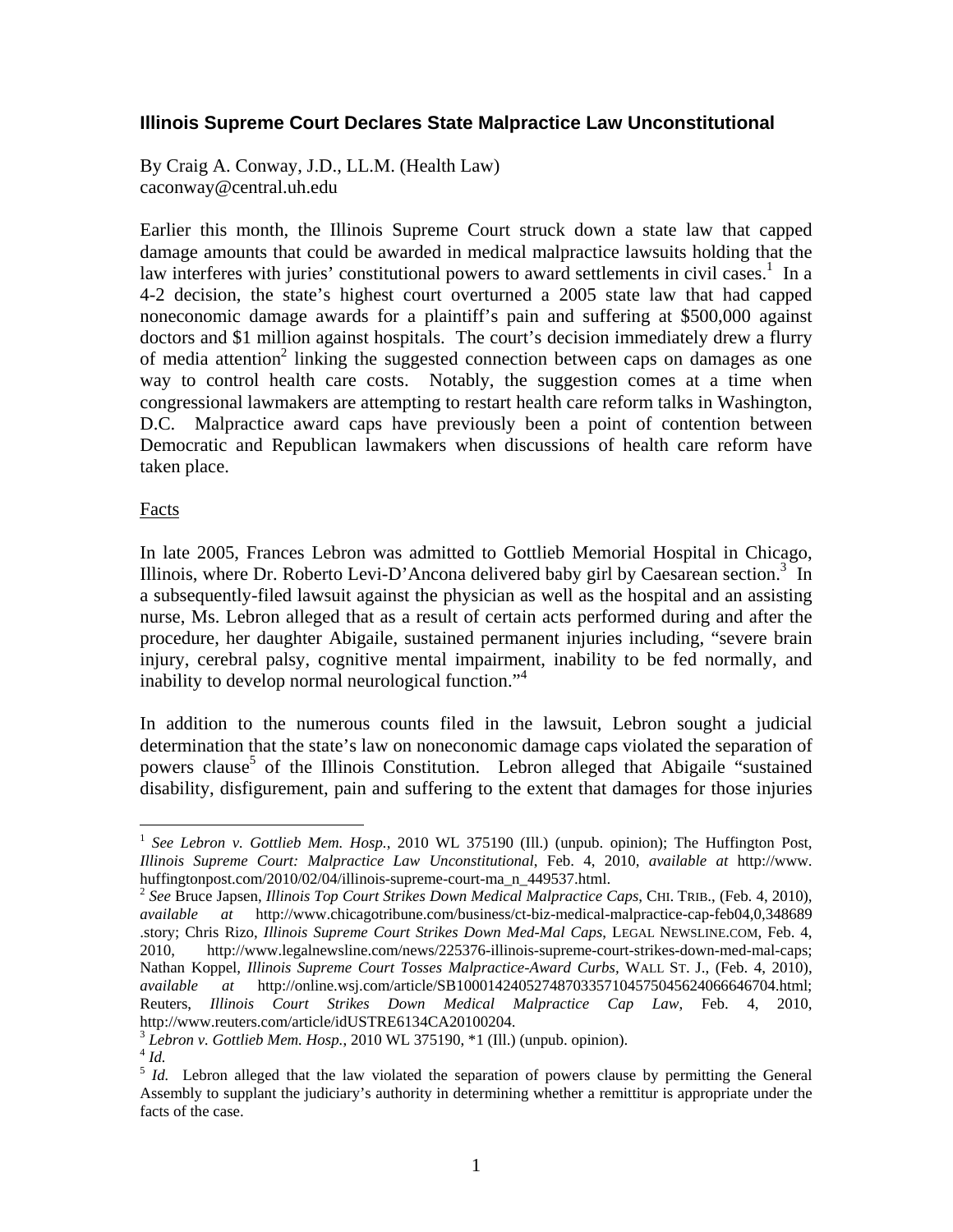will greatly exceed the applicable limitations on noneconomic damages."<sup>6</sup> Additionally, Lebron alleged that the limitation on noneconomic damages constitutes "improper special legislation in that the restrictions…grant limited liability specially and without just cause to a select group of health care providers."<sup>7</sup> Finally, Lebron alleged that the damage caps violated her and Abigaile's right to a trial by jury, due process, equal protection, and a certain and complete remedy.<sup>8</sup>

# Trial Court

After pretrial motions were filed, the circuit court determined that the statutory cap on noneconomic damages operates as a legislative remittitur in violation of the separation of powers clause of the state's constitution and granted Lebron's partial judgment on the pleadings. Based on an inseverability provision in the cap law, the circuit court invalidated the entire act. The court relied in large part on a previously-decided case, Best v. Taylor Machine Works,<sup>9</sup> in formulating its opinion. In *Best*, the Illinois Supreme Court struck down provisions of the state's Tort Reform Act of 1995 on similar grounds. Dr. Levi-D'Ancona, the hospital, and nurse appealed directly to the Supreme Court of Illinois and the state's Attorney General was allowed to intervene to defend the constitutionality of the law.<sup>10</sup>

# Supreme Court Analysis

At issue before the Court was the constitutionality of the state law capping noneconomic damage awards. Section 2-1706.5 of the Illinois Code of Civil Procedure states, in part:

- (a) In any medical malpractice action or wrongful death action based on medical malpractice in which economic and noneconomic damages may be awarded, the following standards shall apply:
	- (1) In a case of an award against a hospital and its personnel or hospital affiliates…the total amount of noneconomic damages shall not exceed \$1,000,000 awarded to all plaintiffs in any civil action arising out of the care.
	- (2) In a case of an award against a physician and the physician's business or corporate entity and personnel or health care professional, the total amount of noneconomic damages shall not exceed \$500,000 awarded to all plaintiffs in any civil action arising out of the care.
	- (3) In awarding damages in a medical malpractice case, the finder of fact shall render verdicts with a specific award of damages for economic loss, if any, and a specific award for noneconomic loss, if any.

 $^{\rm 6}$   $\it{Id.}$ 

 $^7$  *Id.* 

<sup>8</sup> *Id.*

<sup>&</sup>lt;sup>9</sup> 689 N.E.2d 1057 (Ill. 1997).

<sup>10</sup> *Lebron v. Gottlieb Mem. Hosp.*, 2010 WL 375190, \*2 (Ill.) (unpub. opinion).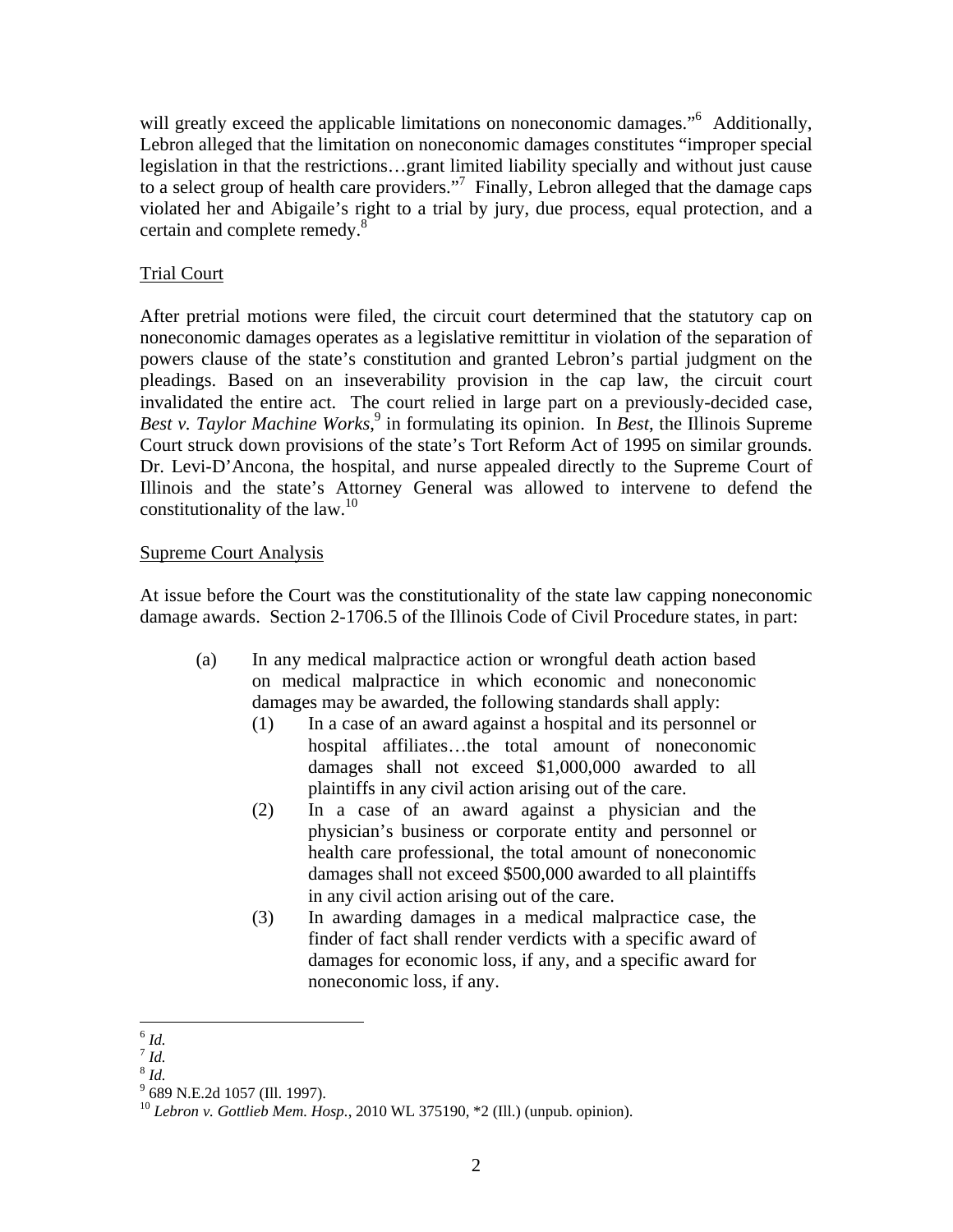The trier of fact shall not be informed of the provisions of items (1) and (2) of this subsection  $(a)$ .<sup>11</sup>

According to the legislative findings cited by the Court, the impetus for the law, in part, was the belief by members of the Illinois General Assembly that the rising cost of medical liability insurance increased the financial burdens on physicians and hospitals and, as a result, contributed to a reduction of available medical care in rural portions of the state. $12$ 

As was done in the trial court, the state's Supreme Court justices relied in large part on their decision made in *Best* which involved a much broader damages cap law.13

### *Special Legislation Argument*

The Court first tackled Lebron's allegation that the cap law was deemed to be special legislation – the purpose of which "is to prevent arbitrary legislative classifications that discriminate in favor of a select group without a sound, reasonable basis."<sup>14</sup> Lebron's attorneys put forth a logical argument, mainly that the "statute impermissibly penalized the most severely injured persons whose award for noneconomic damages would likely exceed \$500,000 but for the statutory cap, and that the statute arbitrarily benefited certain tortfeasors by relieving them of liability for fully compensating injured persons."<sup>15</sup>

The Court agreed, noting:

[a]lthough agreeing with the defendants that noneconomic injuries are difficult to assess, we determined that such difficulty was not alleviated by imposing an arbitrary damages limitation in all cases…Indeed, we determined that the damages limitation actually undermined the statute's stated goal of providing consistency and rationality to the civil justice system. $16$ 

The Court further rejected defendants' arguments that the legislature's interest in reducing the systemic costs of tort liability was sufficient to overcome the plaintiffs' argument – noting that the entire burden of any cost savings would impermissibly rest on one class of injured plaintiffs.<sup>17</sup>

 $\overline{a}$ 

<sup>&</sup>lt;sup>11</sup> 735 ILCS 5/2-1706.5 (West 2008) (adopted as part of Pub. Act 94-677, § 330, eff. Aug. 25, 2005).<br><sup>12</sup> Lebron v. Gottlieb Mem. Hosp., 2010 WL 375190, \*4 (Ill.) (unpub. opinion).

<sup>&</sup>lt;sup>13</sup> *Id.* at \*10 (the damages cap law in question was § 2-1115.1 which applied to all actions, whether based on the common law or statute, that sought damages on account of death, bodily injury, or physical damage to property based on negligence, or product liability based on any theory or doctrine). *See* 735 ILCS 5/2- 1706.5(a) (West 2008).

<sup>14</sup> *Id.* at \*5 (*citing Best*, 689 N.E.2d 1057). 15 *Id.* <sup>16</sup> *Id.* at \*6. 17 *Id.*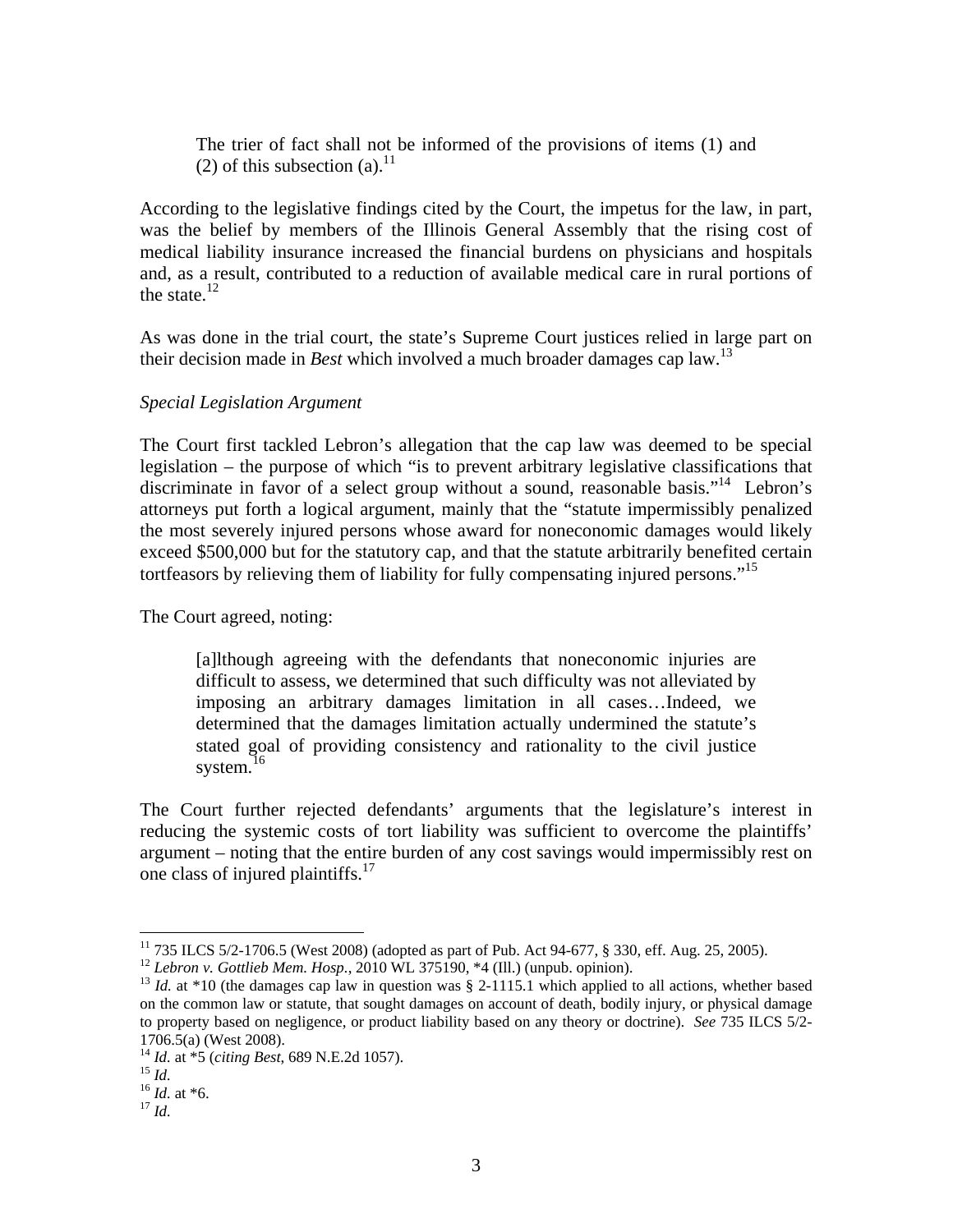#### *Separation of Powers Argument*

Next, the Court analyzed Lebron's argument that the cap law violated the separation of powers clause of the Illinois Constitution. Specifically, Ms. Lebron alleged that the statute in question "invaded the province of the judiciary to assess, on a case-by-case basis, whether a jury's award is excessive, by imposing a one-size-fits-all legislative remittitur."<sup>18</sup>

The purpose of the state's separation of powers clause "is to ensure that the whole power of two or more branches of government shall not reside in the same hands."<sup>19</sup> Thus, the Court reasoned, the "legislature is prohibited from enacting laws that unduly infringe upon the inherent powers of judges."<sup>20</sup> Additionally, Illinois has utilized the doctrine of remittitur which holds that a court has a duty to correct a verdict outside the range of what is reasonable or otherwise results from passion or prejudice by carefully examining the particular evidence and circumstances of the case. $^{21}$ 

The Court again relied upon its analysis conducted in the *Best* case and applied it to the facts of Ms. Lebron's case. Under the medical malpractice cap law, the court would be required to override the jury's decision and reduce any non-economic damages in excess of the statutory cap, irrespective of the facts and without plaintiff's consent. As a result, the Court noted that the law violated the separation of powers clause because it "unduly encroaches upon the fundamentally judicial prerogative of determining whether a jury's assessment of damages is excessive within the meaning of the law.<sup> $22$ </sup>

Although the Illinois Attorney General attempted to argue that the cap law was rationally related to an important state purpose, the Court did not buy it. It responded by stating, "the inquiry…is not whether the damages cap is rationally related to a legitimate government interest but, rather, whether the legislature, through its adoption of the damages cap, is exercising powers properly belonging to the judiciary.<sup> $23$ </sup>

The Court additionally dismissed defendants' claim that invalidating the noneconomic damage cap law would undermine the authority of the state's General Assembly to change the common law – a process it has undertaken a number of times. The Court reasoned that while the General Assembly has such authority, it is not absolute. It must be exercised within constitutional boundaries.

### The "Everybody is Doing It" Argument

The defendants made a point of directing the Court's attention to every state which has laws in place limiting or capping noneconomic damages in medical malpractice cases. In

 $18$   $Id.$ 

*Chapman*, 676 N.E.2d 621 (1997)). 22 *Id.* at \*10 (*citing Best*, 689 N.E.2d 1057). 23 *Id.*

<sup>&</sup>lt;sup>19</sup> *Id.* at \*7 (citing People v. Walker, 519 N.E.2d 890 (Ill. 1988)).<br><sup>20</sup> *Id.*<br><sup>21</sup> *Lebron v. Gottlieb Mem. Hosp.*, 2010 WL 375190, \*7 (Ill.) (unpub. opinion) (citing Richardson v.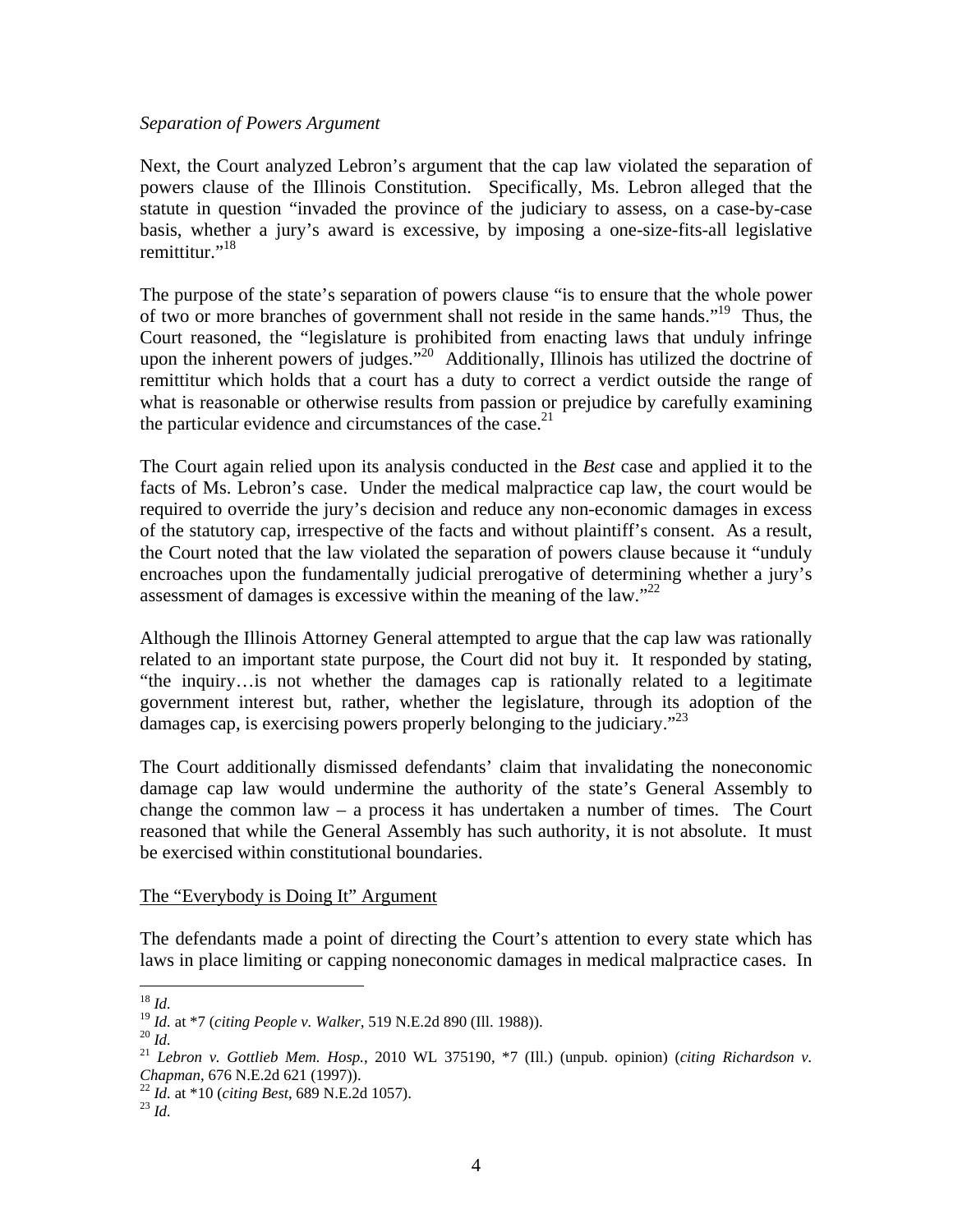response, the Court mentioned California's law which caps noneconomic damages at \$250,000 as well as Florida's law which offers of range of between \$150,000 and \$1.5 million to be awarded in such cases. However, the Court was quick to note that simply because the Illinois cap law fits within the range of caps established by other states does not mean that the law does not run afoul of the separation of powers clause of the state's constitution. The Court stated, "that everybody is doing it is hardly a litmus test for the constitutionality of the statute."<sup>24</sup>

### Conclusion

Dr. James Rohack, president of the American Medical Association criticized the Court's decision saying that it would increase medical liability rates and hurt individuals' access to health care.<sup>25</sup> In a written response, he noted:

[t]oday's court decision threatens to undo all that Illinois patients and physicians have gained under the cap, including greater access to health care, lower medical liability rates and increased competition among medical liability insurers.<sup>26</sup>

More than half of the 50 states have some form of noneconomic damage cap law on the books – with ceilings ranging from \$250,000 to \$700,000, according to a Robert Wood Johnson Foundation study.<sup>27</sup> The results have been mixed at best. Unlike Texas where the number of malpractice suits reportedly dropped by half after caps were instituted in 2003, many states have seen no reduction in lawsuits. $^{28}$ 

As challenges to malpractice caps continue, some states are attempting to address one of the more expensive medical malpractice torts, birth injury. For example, the Florida Neurological Compensation Association (NICA) and the Virginia Birth-Related Injury Compensation Program (BIP) are programs designed to work within a defined clinical area, award compensation based on causal linkage of outcomes and birth events, and require that patients seek compensation through a nonjudicial process.<sup>29</sup> A future article will discuss these programs.

### **Health Law Perspectives (February 2010)**

Health Law & Policy Institute

University of Houston Law Center

http://www.law.uh.edu/healthlaw/perspectives/homepage.asp

 $^{24}$  *Id.* at \*17.

<sup>&</sup>lt;sup>25</sup> Statement of J. James Rohack, MD, *AMA: Illinois Health Care Access Threatened by Court Decision*, Feb. 4, 2010, *available at http://www.ama-assn.org/ama/pub/news/news/illinois-health-care-access.shtml.* 

<sup>&</sup>lt;sup>26</sup> Id.<br><sup>27</sup> Robert Wood Johnson Found., *Spotlight on Malpractice Reform*, Jan. 7, 2010, *available at* http://www.rwjf.org/pr/product.jsp?id=53988. 28 *Id.*

<sup>29</sup> *See* Gil Siegal, *Adjudicating Severe Birth Injury in Florida and Virginia: The Experience of a Landmark Experiment in Personal Injury Compensation*, 34:4 AM. J. OF L. AND MED. 489 (Oct. 2008).